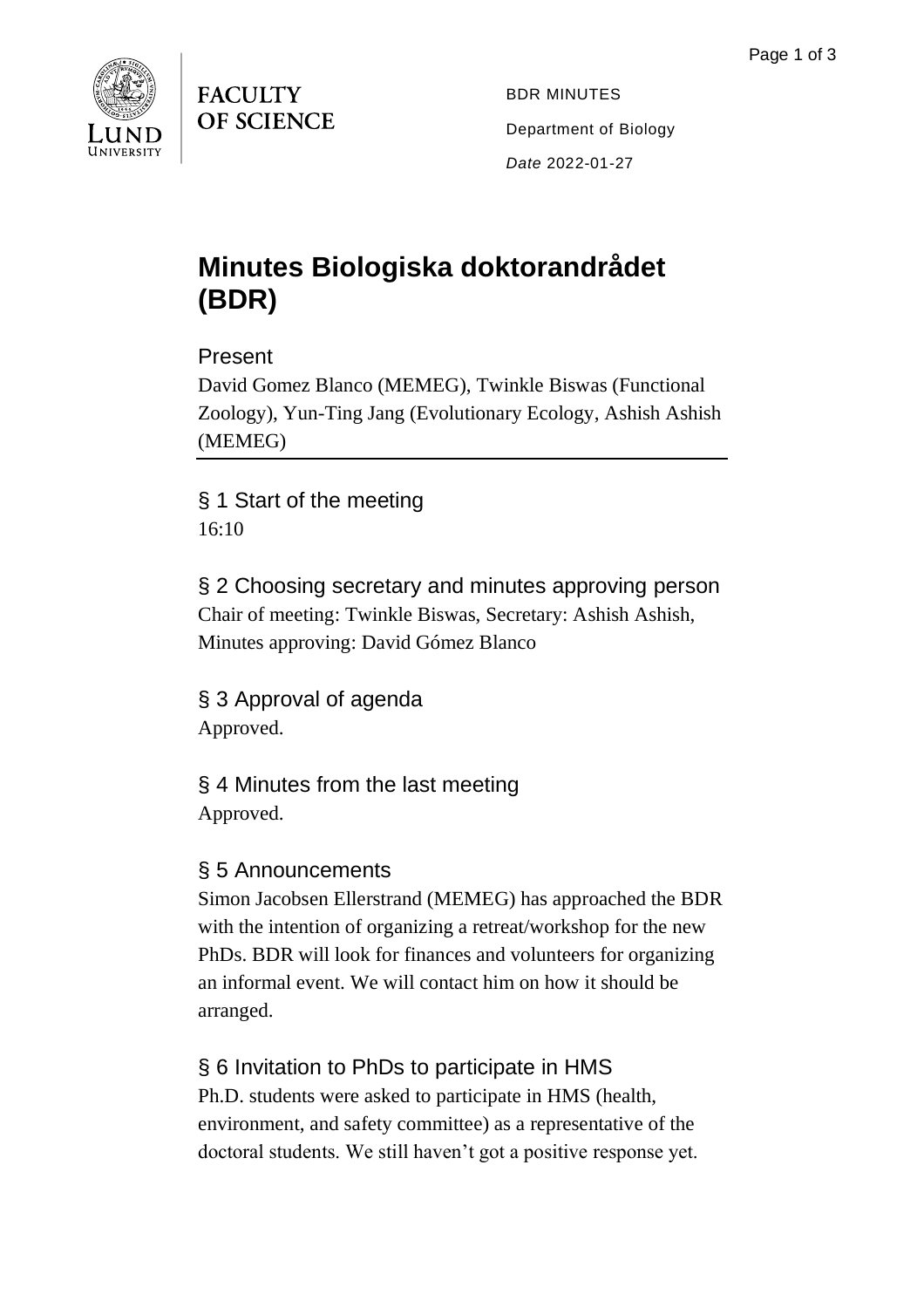## § 7 SACT and annual BDR guest talk: list of potential guest speakers

David is helping SACT to organize the annual BDR guest talk by Niclas Backström which will be held on 31 March 2022.

## § 8 Guide for new PhD student in the Department of Biology

BDR has updated and change some text in the PhD student guide (updated links and other details). We decided to use the PhD student guide from NDR to help us design a template. We have also added some extra points which are included in the guide (maps, updated policies for students etc.). Ashish is responsible to send the guide to Inger Ekström.

### § 9 Permanent reminders

- a. Late autumn call for nominations of guest lecturer.
- b. Early spring check with current PhD-representatives in the various organs if they want to keep their positions, and if not call for new representatives and nominate these for election through NDR. Elections take place in April/May with a change-over in positions in July.
- c. After NDR elections update lathunden with information for all new PhD students and the information for new foreign PhD students.
- d. January and September after scheduling the coming semester's meetings, invite the prefect and the vice prefect to join one of meetings.
- e. Intro PhD event.

#### § 10 Other issues

Participation of international students in the protest organized by NDR against the alien's act.

#### § 11 Next meetings

24 February, 16:00 24 March, 16:00 28 April, 16:00